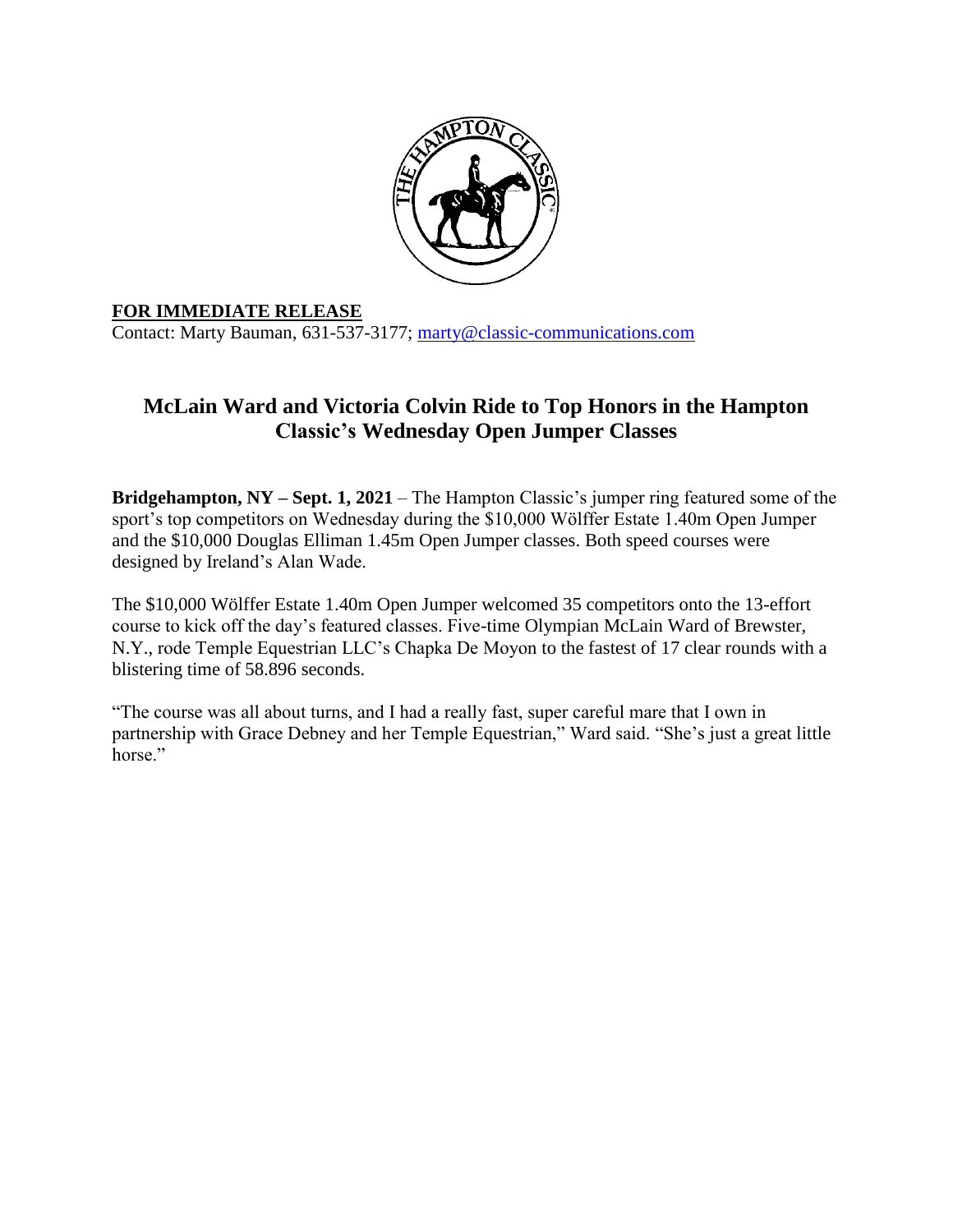

McLain Ward and Chapka De Moyon rode to the blue in the \$10,000 Wölffer Estate 1.40m Open Jumper © Kind Media

Alessandra Volpi of Woodside, Calif., took second place aboard her own Absolute Du Mio with a time of 62.950 seconds. Third went to Adrienne Sternlicht of Greenwich, Conn., and Shadowfax 111, owned by Starlight Farms 1 LLC, for their time of 63.741 seconds.

Jumps were immediately reset for the 12 riders participating in the \$10,000 Douglas Elliman 1.45m Open Jumper, comprising 14 jumping efforts. Ward and Chapka De Moyon returned to the ring to start the class, but an unlucky rail at the last fence knocked them out of the rankings.

The first clear round was ridden by Victoria Colvin of Loxahatchee, Fla., and BMT Partners' Gemino, who won Tuesday's \$10,000 Storeybrook Farm 1.40m Open Jumper Section B. Although four other horse-and-rider combinations had fault-free rounds, none could catch their time of 63.415 seconds.

"I'm very happy and excited to have won," Colvin said. "I just went for a smooth, clear round. The course was nice and direct, and my horse felt incredible."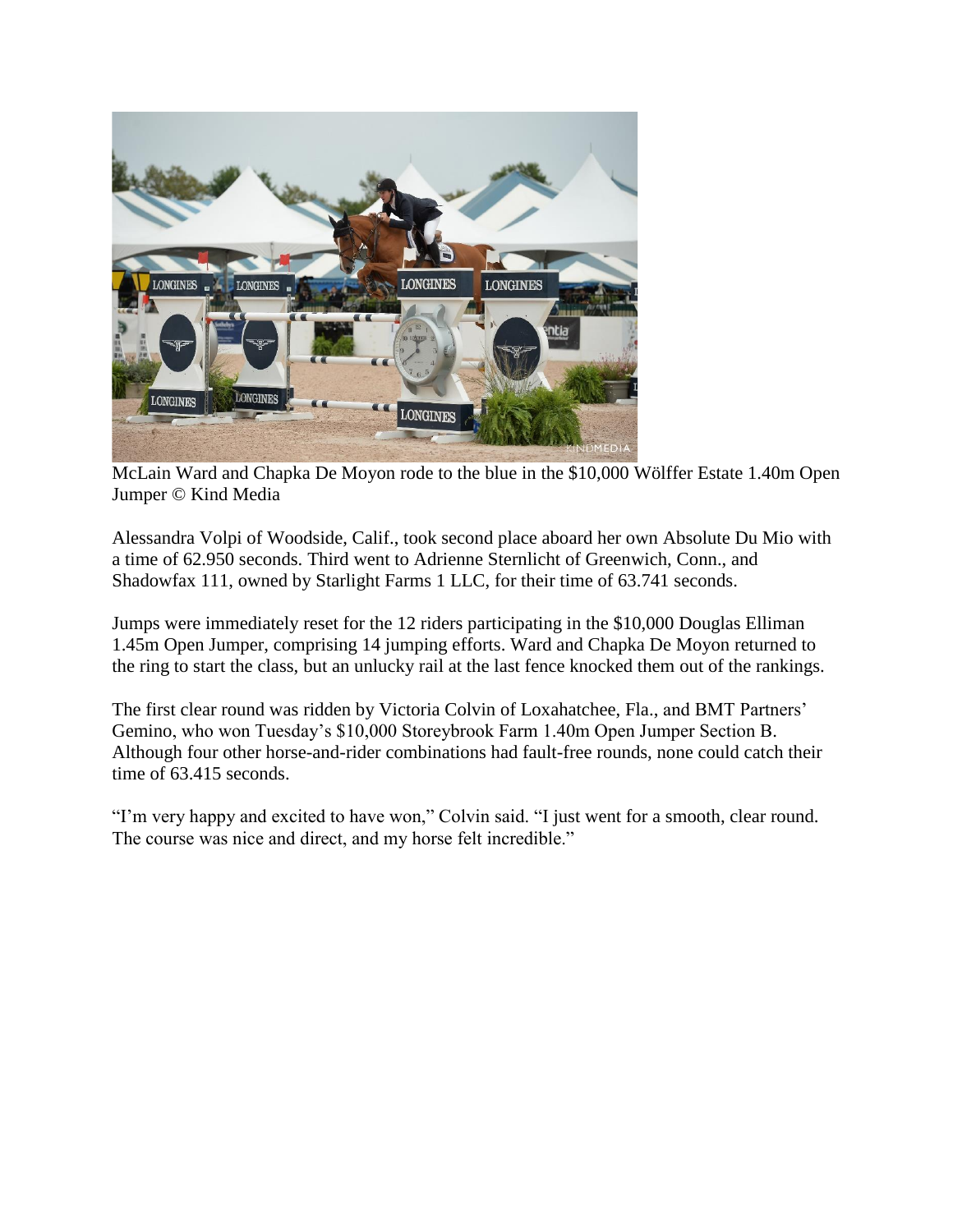

Victoria Colvin and Gemino won for the second consecutive day in the \$10,000 Douglas Elliman 1.45m Open Jumper © Kind Media

Second place went to Ailish Cunniffe of South Salem, N.Y., who piloted Graylish LLC's Carlotta 249 to a time of 64.951 seconds. Brazil's Rodrigo Pessoa finished third with a time of 65.842 seconds aboard Major Tom, owned by Artemis Equestrian Farm LLC.

For full results, visit [shownet.biz.](about:blank)

Each year approximately 50,000 people – including many A-list celebrities – come to watch the nation's best equestrian athletes compete at the Hampton Classic. The Hampton Classic features more than 200 classes in six show rings, the Agneta Currey Boutique Garden with more than 70 vendors, and a wide selection of dining options, all on its world-class 60-acre show grounds. This year's Hampton Classic features five FEI classes in its grass Grand Prix ring showcasing elite riders from around the world, including Olympic and World Equestrian Games veterans. There are also kid-friendly activities throughout the week including pony rides, petting farm animals, daily special attractions and more.

Daily admission to the Classic is \$20 per carload. Admission is free on Monday, and seniors are admitted free on Tuesday, Wednesday and Thursday. Grandstand tickets for the \$300,000 Hampton Classic Grand Prix on Sunday, September 5, are \$45 per person for reserved bucket seating, which are available for purchase on the Hampton Classic website.

The Hampton Classic is pleased to continue its relationship with ShowNet by offering its services FREE to all exhibitors. Services include: Orders of Go; Live Ring Status; Live Results; and Post Round Video.

For those who can't make it to the show grounds, complimentary live webcasts of all Grand Prix ring competitions air on the Hampton Classic website, produced by ClipMyHorseTV and